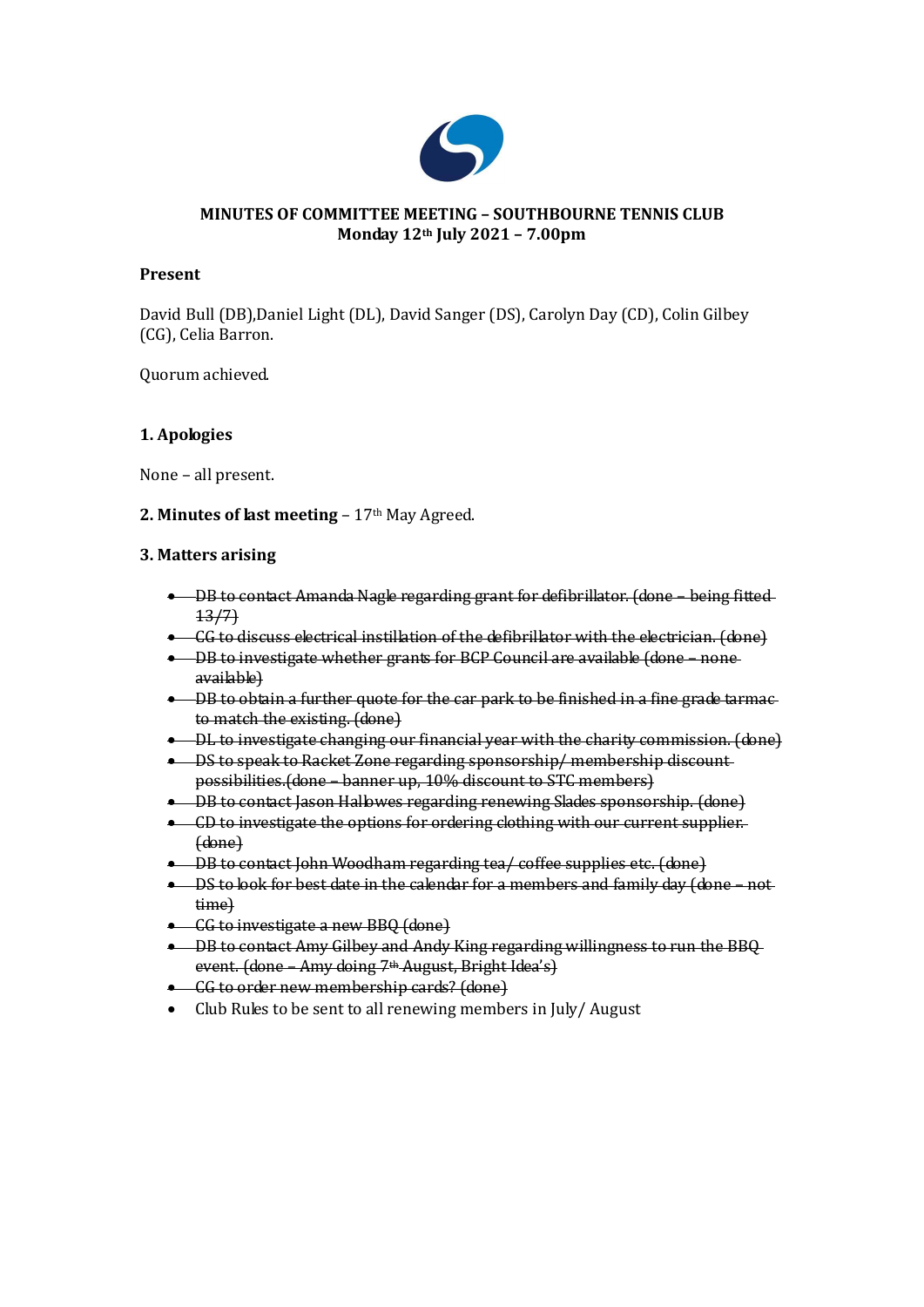#### **Item 4. Chair Person's Report**

#### Southbourne Tennis Club Chairpersons report to Committee 12th July 2021

Chairman's Notes for the Committee Meeting 12/07/21

- 1) Relaxation of Covid-19 restrictions 19/07/21 Fully open club house Remove need to book club sessions Continue to provide hand gel?
- 2) Defibrillator case
	- Has been purchased Arrangements being made for installation Grant can be claimed after installation No grants are available from BCP Council British Heart Foundation not giving grants due to funding issues caused by Covid
- 3) Car park

Resurfacing booked for 28th September – could take 7 days Fine grade top surface deemed too expensive (£12k) Line painting will be costed during the project by preferred contractor

4) Trees

Carolyn pointed out that a large tree in the car park had died We also have a large tree next to the club house and one next to the shed that need pollarding. There are also trees overhanging courts 5 & 6.

Colin has contacted a tree surgeon that he has used before for some advice and costs

5) Antisocial behaviour

We have had a few instances of antisocial behaviour after hours at the weekend It has been reported to the police but their response has been disappointing Any future occurrences should be reported

6) AGM

Is everyone willing to continue? Charity rules mean 2 longest serving Directors must stand down and be reelected? Dan to check my interpretation? Why do we have 2 AGMs?

7) Additional Furniture To replace the settee & chairs What about table tennis table?

#### Topics for discussion 14/07/21

- 1) Family Day have we missed the opportunity to do this?
- 2) LTA Safeguarding video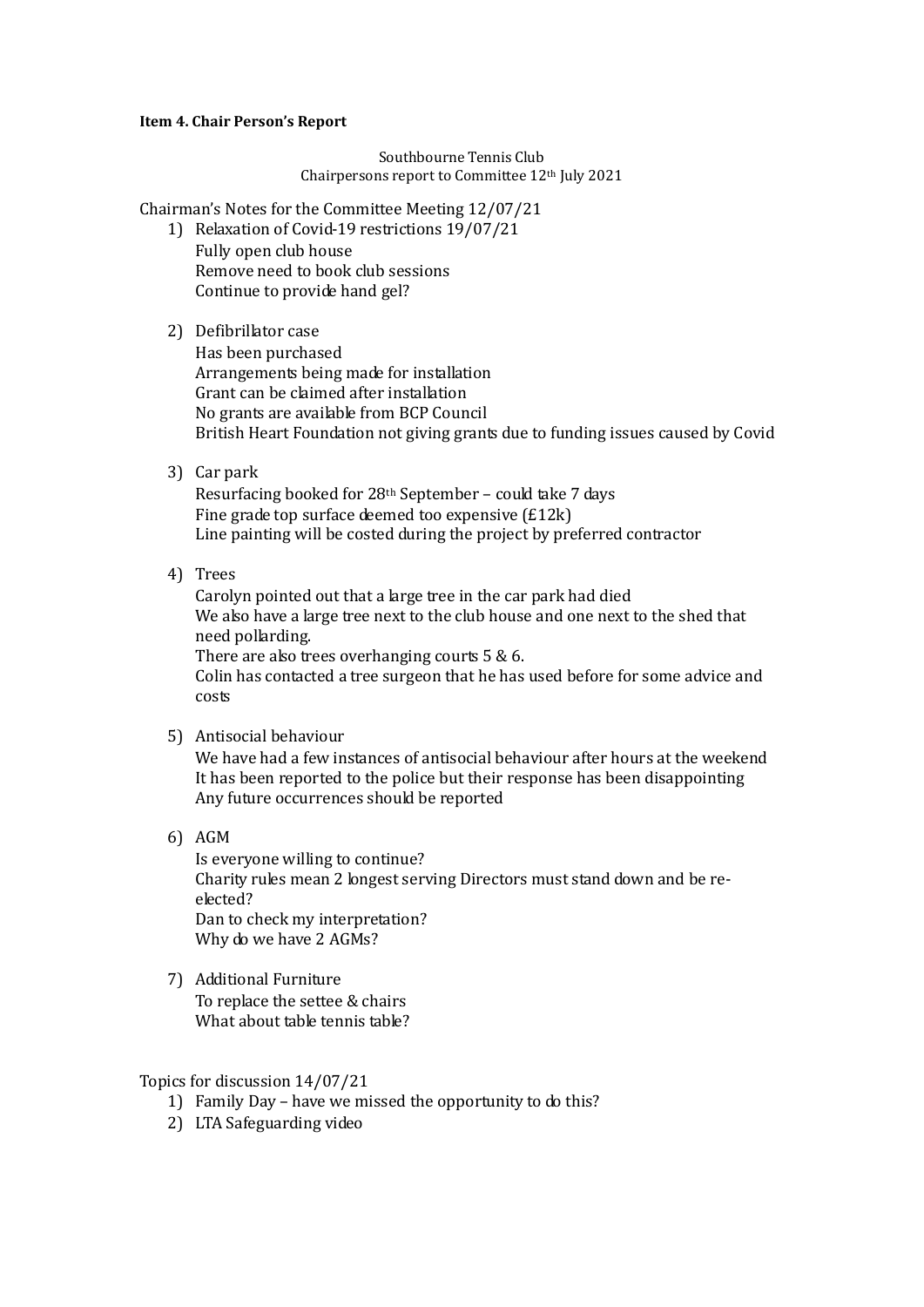## **Committee Thoughts**

All items were discussed;

## **Item 1.**

It was agreed Dave may still have sign up for his groups where desired. Agreed that hand Gel will still be provided. The peg board will not be used until further notice.

## **Item 5.**

CG will look for extra signs

## **Item 6.**

DL and CB gave indications they were considering whether to continue next year. DB advised he would like to know by September if anyone isn't going to continue.

## **Item 7.**

Agreed to purchase similar table/ chairs to those recently purchased.

The question of exterior furniture came up, and it was agreed to the purchase of a set of furniture for one side of the building.

Additionally the ceiling tiles in the clubhouse were discussed, as they are horribly marked, and it was agreed that we should replace the worst ones of these – CG to look into. **Action**  CG

**Action** – DL agreed to look at why we need two AGM's (Club and Company).

**Action** - DB to investigate if we can get a green bin (Garden waste) from the council and whether they can take the sofa's.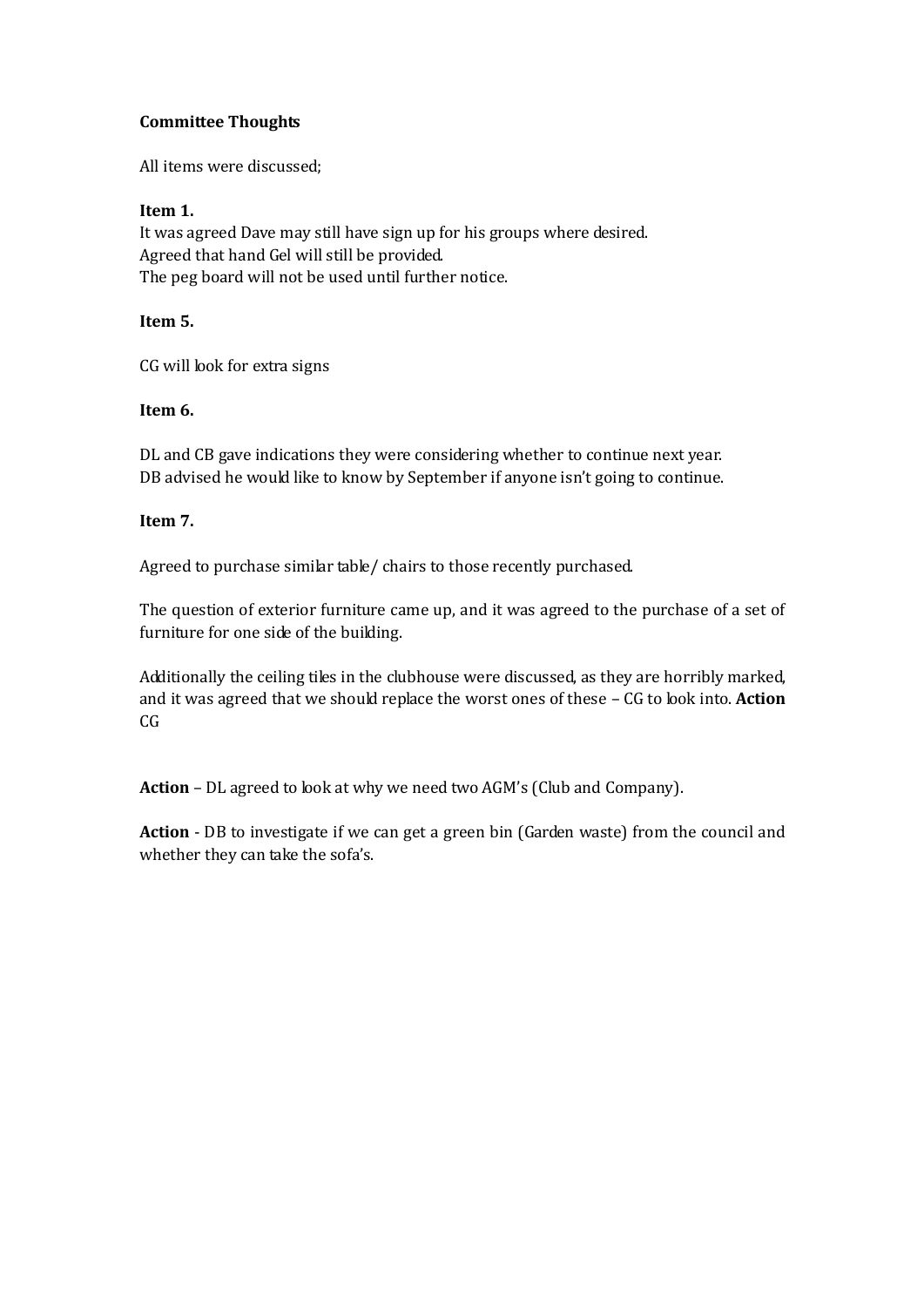# **TREASURERS REPORT for Committee Meeting on 12/07/21**

**Payments made during May and June over £250 are as follows:**

| 01/06/2021 | Amazon - New BBQ                           | £351.49   |
|------------|--------------------------------------------|-----------|
| 08/06/2021 | Debrillator Box                            | £526.80   |
| 09/06/2021 | Peel Hotels<br>- Deposit for Xmas<br>Party | £1,000.00 |
|            | LTA - Loan                                 |           |
| 15/06/2021 | Repayment                                  | £750.00   |
|            | Sutton Winson -                            |           |
| 04/05/2021 | Insurance                                  | £1,025.90 |
|            | Paypal - Argos re                          |           |
| 06/05/2021 | Chairs                                     | £501.95   |
|            | Paypal - Argos re                          |           |
| 12/05/2021 | Chairs                                     | £402.95   |
| 07/05/2021 | D.Sanger Coaching                          | £441.67   |
|            | Apr Invoices                               |           |
| 08/06/2021 | D.Sanger Coaching                          | £652.67   |
|            | May Invoices                               |           |

### **Income and Expenditure**

Please see attached a Summary of Receipts and Payments for the period to 30/06/21 and a schedule comparing actual spend to the budget for the year.

Membership income is £3000 less than budgeted for the full year. A further £400 has been received so far in July. More is expected from juniors and new members.

Donations of £1153 have been received in the 3 months compared to a budget of £500 for the full year.

Junior membership commission seems low but approx £2k has been paid in July.

Repairs to date of £879 include payments to Colin Reeves of £367, Door repairs £210 and new electrical sockets £240.

Other Expenses in the 3 monthe of £1558 include Defibrillator costs £642 (although we will be getting a grant of £200 towards this), BBQ £349, Pickleball £205, and a new Strimmer £179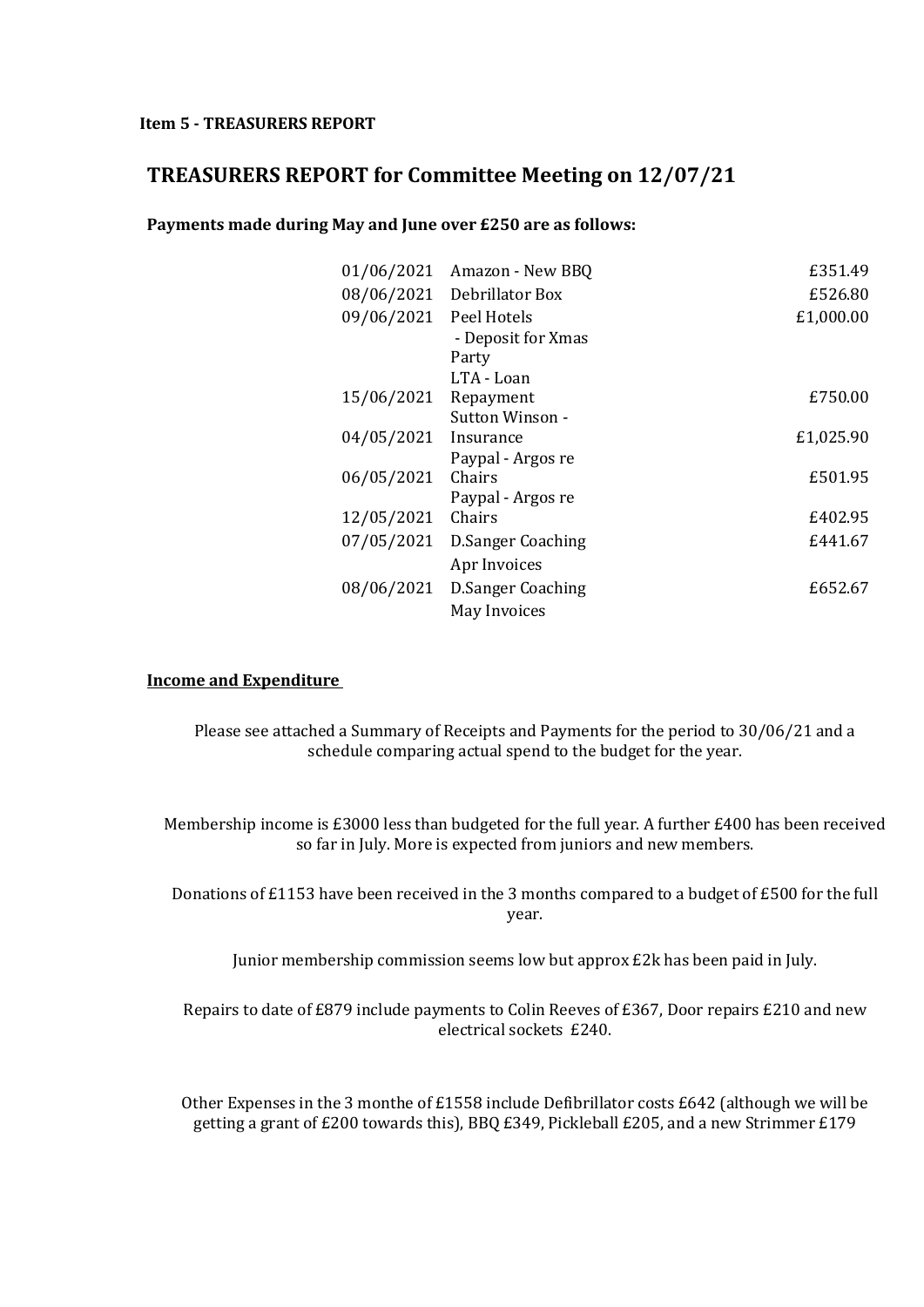# **Committee Thoughts**

A discussion was had regarding whether we should have the ability to pay by Paypal.

DS demonstrated we already have an account and printed something up to show people how they can.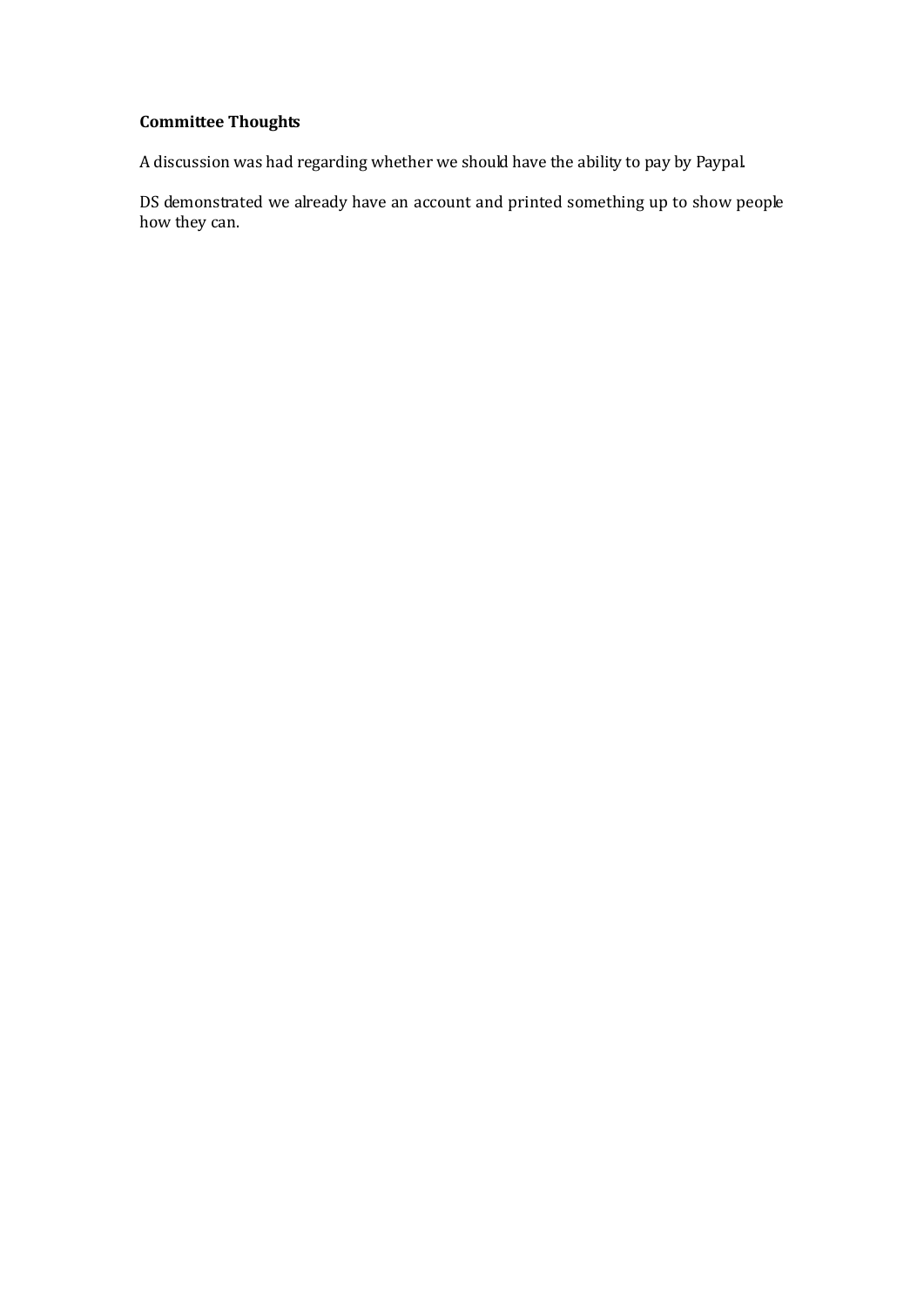#### **Item 6 – COACHING REPORT**

#### **Head Coach report July 2021**

| hold                                            | <b>Review of data:</b><br>June  | $-2016$ | $-2017$ |     | $-2018 - 2019$ | -2020 | 2021 on |
|-------------------------------------------------|---------------------------------|---------|---------|-----|----------------|-------|---------|
| $\bullet$                                       | <b>Adult members</b>            | 176     | 162     | 168 | 164            | 169   | 174     |
| $\bullet$                                       | <b>Junior/Student members</b>   | 56      | 58      | 64  | 77             | 63    | 48      |
| $\bullet$                                       | Mini members coaching           | 112     | 111     | 114 | 94             | 106   | 106     |
|                                                 | Total                           | 344     | 331     | 346 | 335            | 338   | 328     |
| $\bullet$                                       | <b>Junior Coaching Groups</b>   | 20      | 21      | 21  | 20             | 41    | 43      |
| <b>Individual Coaching members</b><br>$\bullet$ |                                 | 50      | 50      | 50  | 40.            | 50    | 50      |
| $\bullet$                                       | <b>Individual Coaching non</b>  | 8       | 8       | 8   | 5              | 6     | 6       |
| $\bullet$                                       | <b>Group Coaching Adults</b>    | 40      | 40      | 40  | 35             | 46    | 54      |
|                                                 | Total                           | 118     | 119     | 117 | 100            | 143   | 153     |
| $\bullet$                                       | <b>Disability Members</b>       | 52      | 52      | 52  | 52.            | 40    | 40      |
| $\bullet$                                       | <b>Disability Community/Sch</b> | 50      | 50      | 74  | 76             | 0     | 36      |
| $\bullet$                                       | <b>Schools Primary/Sec</b>      | 60      | 60      | 65  | 60             | 10    | 70      |
|                                                 | Total                           | 162     | 162     | 167 | 164            | 50    | 146     |

- **Attendance at Junior Sessions** Monday/Saturday 16+
- **Attendance at Girls Members 8+ before**
- **Attendance at Mini/Junior coaching programme** online booking via Clubspark

Just finishing 12 week programme, most groups to max of 6 per coach and are full

**Attendance at Adult coaching programme** online booking via Clubspark Most sessions full

**Schools & Community programme**

\* St Katherines sports week thanks to Matt for running sessions on Wed and Fri seeing most classes for 30minute sessions. After school club at St Peters with 10 children

#### **Disability programme**

\*Down Syndrome (DS) Active Sessions Sat11.30am-12.25pm for ages 12-18yrs old - 5 attendees

\*\* New DS Active session started for ages 6-12 yr olds with Liana – 3 attendees \*Southbourne wheelchair session every Tuesday 12.30pm and Thurs 1pm 4 attendees

\* Learning disability session start time is Sat 1.30pm for orange group and 2.30pm for red and full court groups. Approx 14-16 attendees in total with 2 new participants getting involved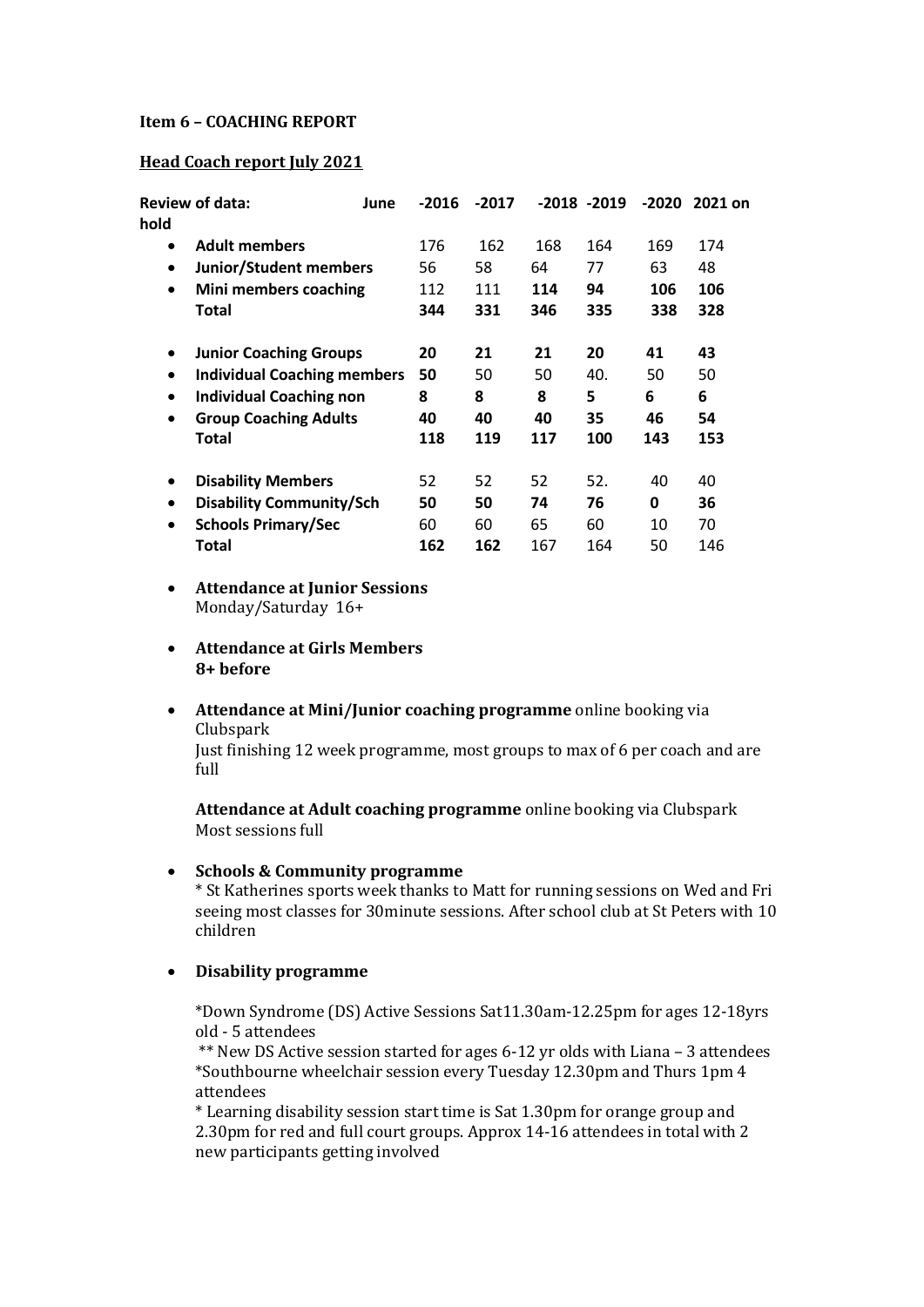\*Boscombe Day Centre for Adults with Mental & Learning Difficulties attending Mon 1.30-2.30pm with 4 attending \*Open Court Junior Programme on wed 5pm with 3 attendees \*Individual lessons with around 10 participants \*\*New programme Walking Tennis had taster session with 6 players. \*\*Linwood school sessions with 14 children \*\*Lifeskills Wessex Autism starts with 8 children

Learning Disability tournament to arrange Sept

**Finance – LTA Disability funding for 2021 is provisionally £4000. Funding in place with Sport England £1000,Talbot Village Trust for £2000** 

**£500 from Magic Little Grants – Local Giving towards Adults with Disability and Mental Health issues. £1000 from** The Arnold Clark Community Fund **£1500 from Primrose Grant + match funding for our Bright Ideas day**

**More help with funding applications and ideas would be appreciated.** 

### **Competition programme**

Box League using Scala Sports App Club Champs entries online Summer Junior Open 15th – 21st Aug. Courts / food

### **Social programme**

Bright Ideas for Tennis Day with Danny Sapsford, Lucy Shuker and Mark Bullock to be held on Sat 7th August £6.50 donation

#### **Web site and marketing**

Social media presence increase, make sure website is up to date to incorporate LTA Rally and new Youth Tennis programme. Keep posting on SOBO and facebook.

**What is working well?**

All coaches trained up for the new LTA Youth Programme

- **What could be improved/potential developments?** Targeted marketing – work with companies – volunteering – funding (covering the mini court)
- **Annual Calendar for year** Up to date currently. To be reviewed and updated each month with rescheduling of events.
- **Action / Talking points**

**\*Club clothing** 

**\*Racket station sponsorship and banner**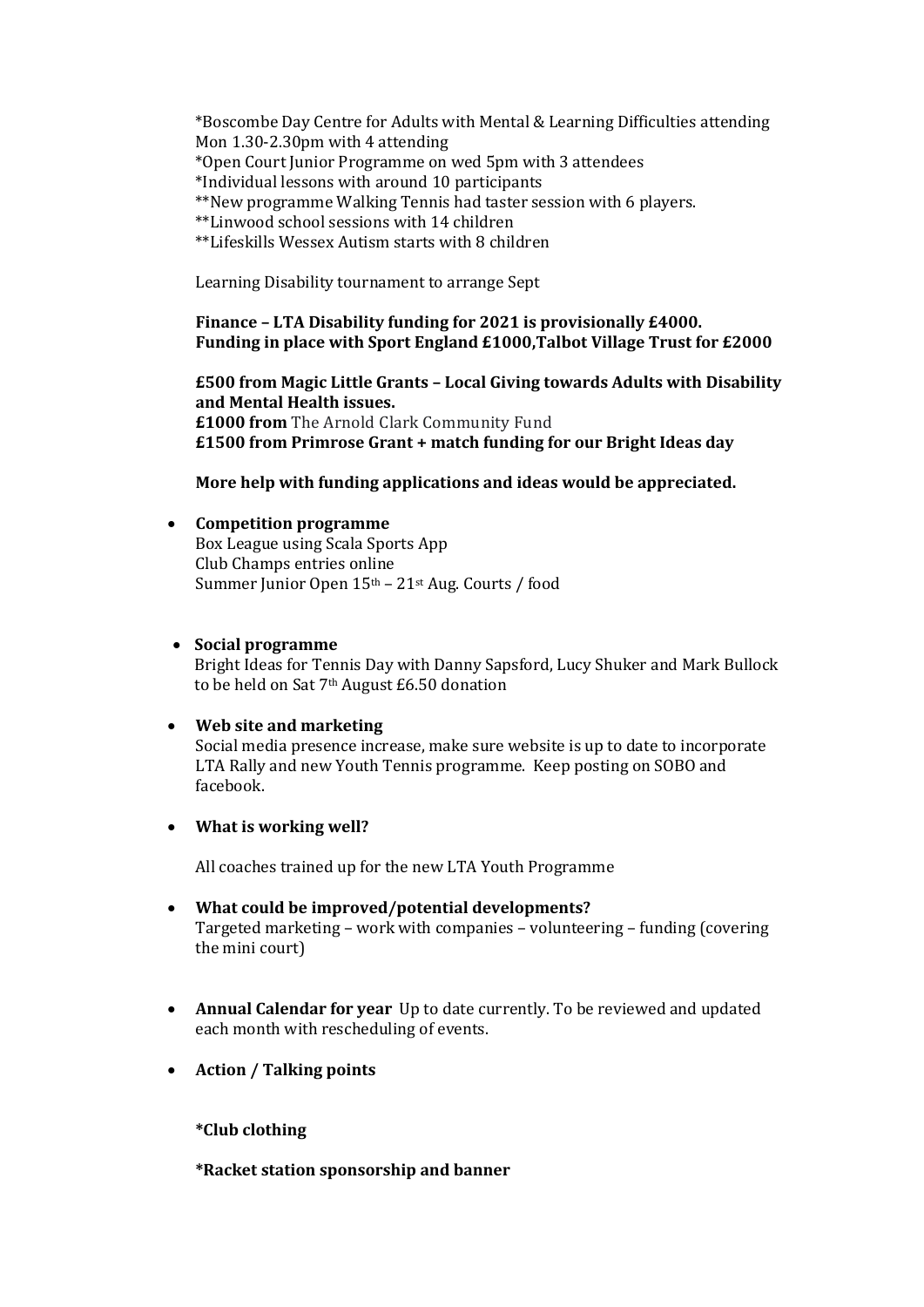**\*BCP Festival sessions**

**\*Summer holiday kids tennis tues/thurs mornings 9.30-11.30am**

**\*10 & under's Family Cup Fun Tournament - Sun 11th July 2-4pm \*U9's Fun Team Challenge Sunday 1st August 9-11am BBC South today filming**

### **Committee Thoughts**

Discussed all. DB will pull out BBQ volunteer names to help with BBQ at Bright Idea's event.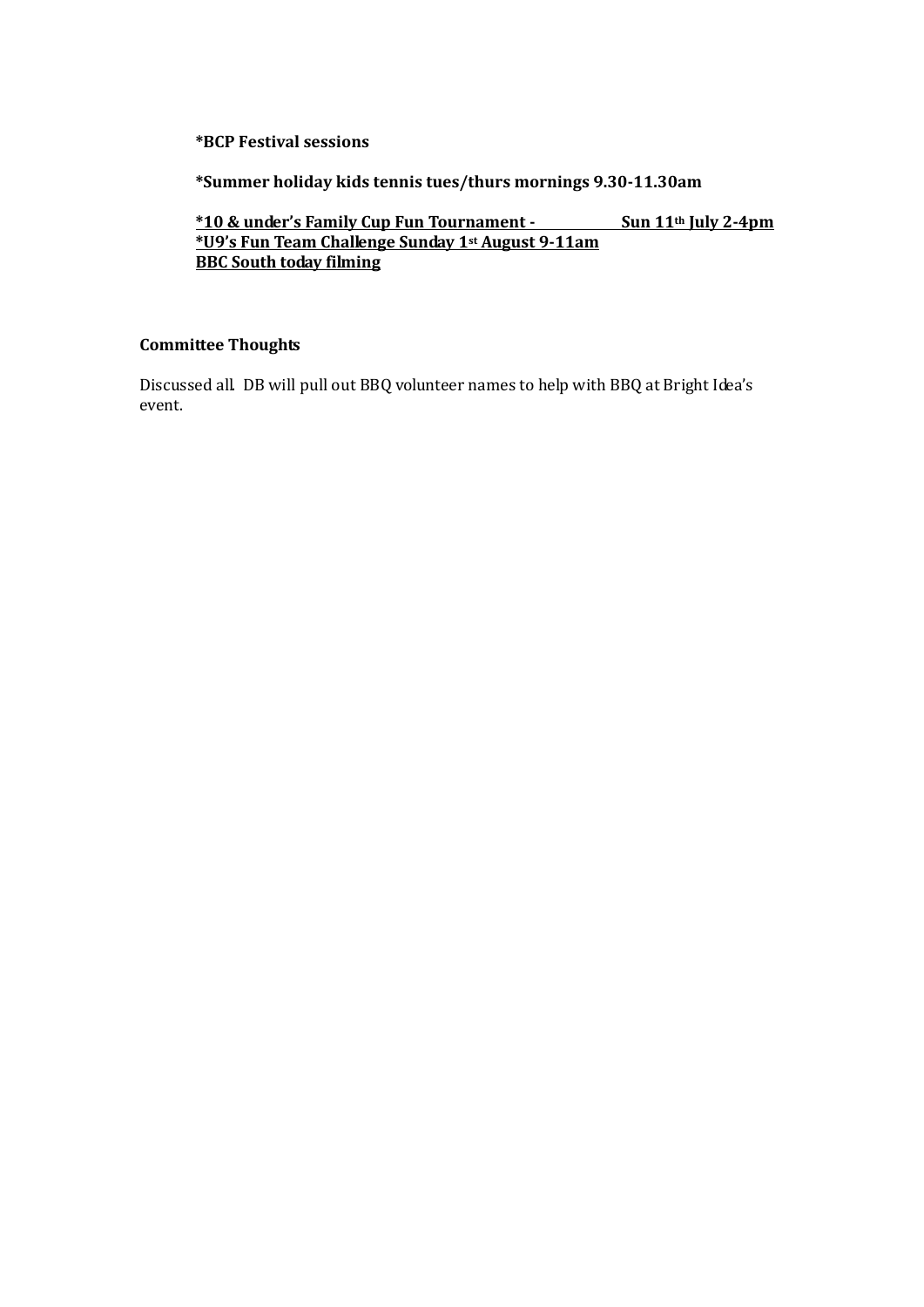# **Item 7 - SOCIAL SECRETARY'S REPORT**

N/A Nobody has taken up the role of Social Secretary following Andy King's resignation.

# **Committee Thoughts**

Christmas Party is being organised by Amy Gilbey.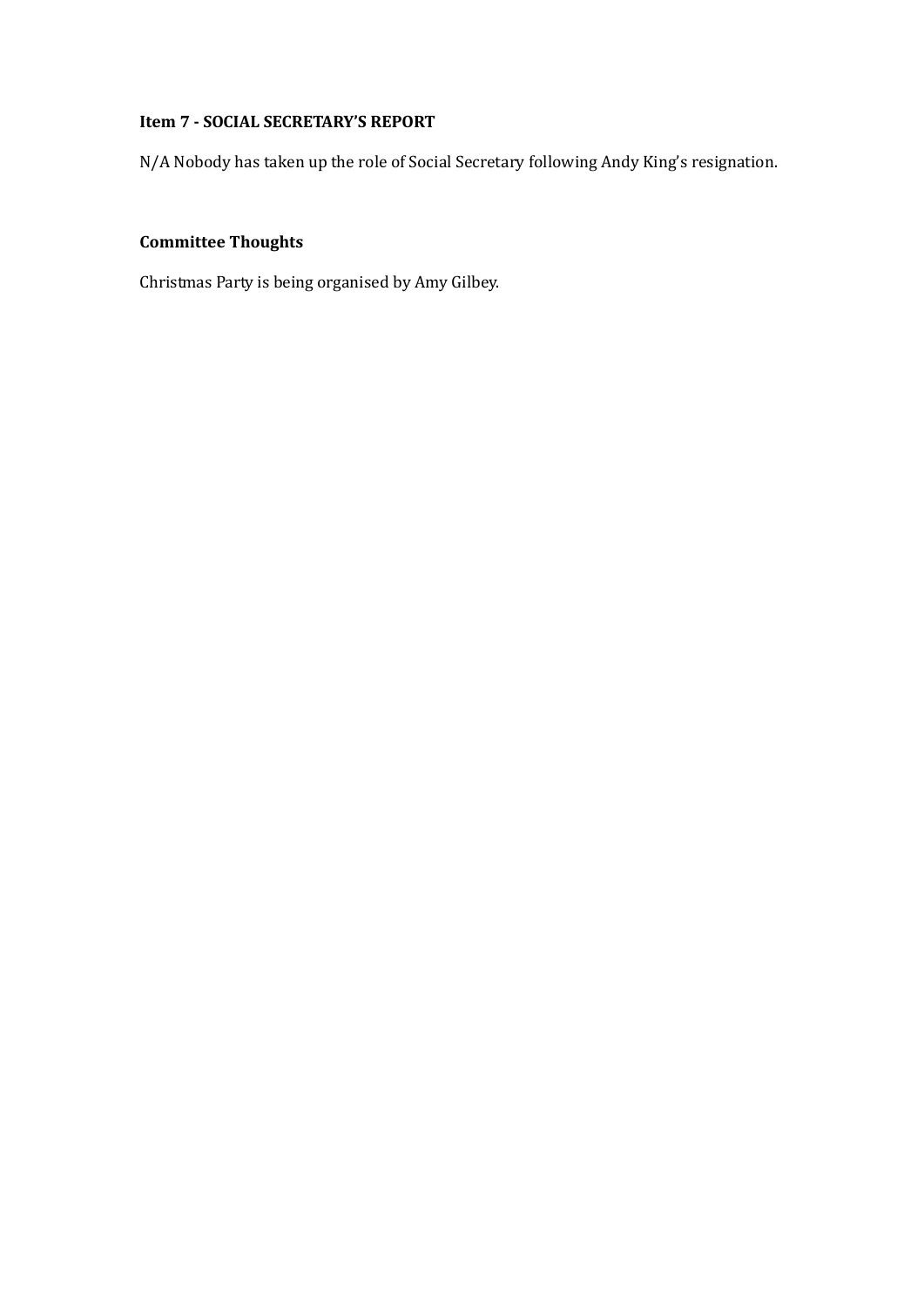## **Item 8 – SECRETARY'S REPORT**

# **Regulatory Reporting**

Amanda Nagle has been removed as a director/ trustee from the Companies House and Charity Commission registers.

**Regulatory Reporting** Nothing Due Shortly

Nothing Else to Report

## **Committee Thoughts**

None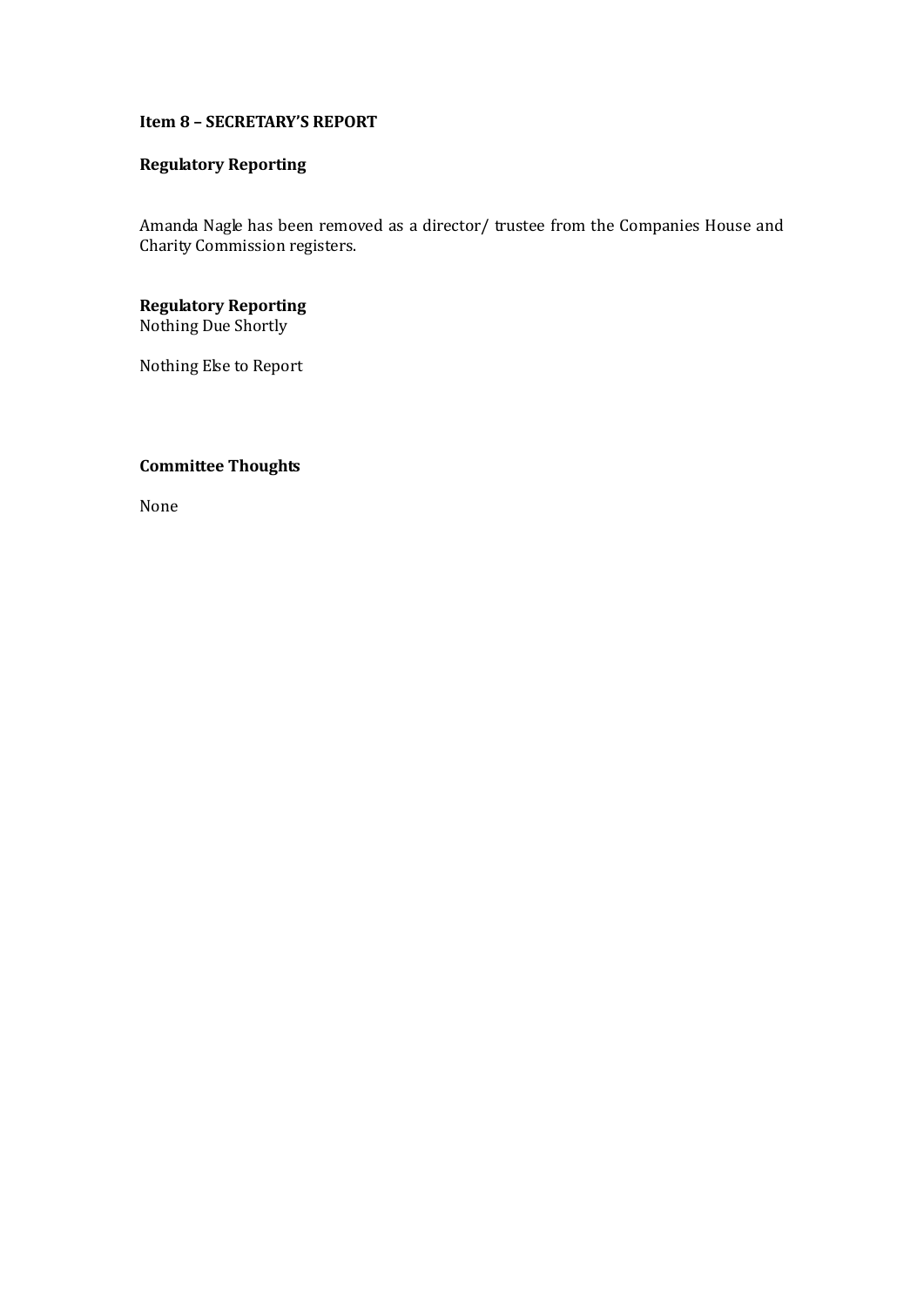### **Item 9 – MEMBERSHIP SECRETARY'S REPORT**

### **Membership Secretary Report**

| Membership<br>Group      | Paid 21/22<br><b>Members</b><br>as at<br>300621 | New Members in July        | Paid 21/22<br><b>Members</b><br>as at<br>310721 |  |
|--------------------------|-------------------------------------------------|----------------------------|-------------------------------------------------|--|
|                          |                                                 |                            |                                                 |  |
| <b>Adult</b>             | 88                                              | Paul Gillman, Nathan Hearn | 90                                              |  |
|                          |                                                 |                            |                                                 |  |
| Country                  | 10                                              |                            | 10                                              |  |
|                          |                                                 |                            |                                                 |  |
| Family                   | 10                                              |                            | 10                                              |  |
|                          |                                                 |                            |                                                 |  |
| Over 65's                | 64                                              |                            | 64                                              |  |
|                          |                                                 |                            |                                                 |  |
| <b>Students</b>          | 5                                               | Morgan Taylor (3 mnths)    | 6                                               |  |
|                          |                                                 |                            |                                                 |  |
| <b>Juniors</b>           | 39                                              | <b>Brandon Hearn</b>       | 41                                              |  |
|                          |                                                 |                            |                                                 |  |
| <b>Girls Friday Club</b> | 11                                              |                            | 11                                              |  |
| <b>Totals</b>            | 227                                             |                            | 232                                             |  |

Note - Family numbers are for Adults only, all children are in the Junior total below

## **Committee Thoughts**

CG has been looking at the country membership category and it was agreed that it needs revamping, as it does not preclude people who still play at the club a lot. **Action CG**

Amazon Prime Tennis – It was agreed this could now be restarted as the clubhouse can open properly. **Action CG**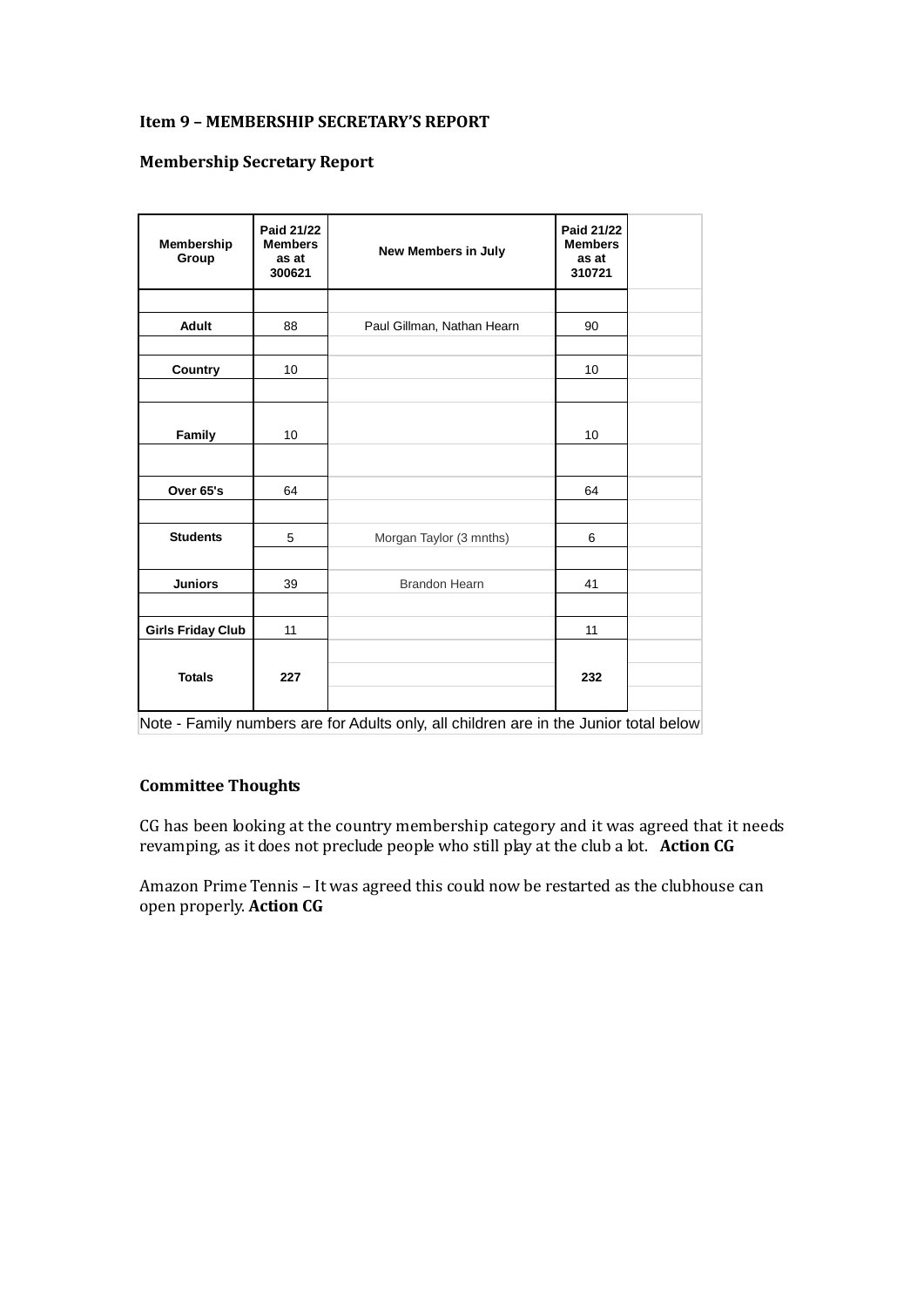### **MATCH SECRETARY'S REPORT JULY 12TH 2021**

- 1. Many problems being encountered this season with inputting match results online from non-recognition of players names, miscalculations of points and positions in league table. Have asked capts to check regularly.
- 2. Men seem to be having problems with fielding teams for matches.
- 3. Results so far mixed fortunes & generally not as successful as usual DORSET LEAGUE - Played 24: Won 12: Lost 10 : Drawn 2 H & IOW LEAGUE – Played 4: Won 3: Pp 1: Conceded 1 SENIORS NATIONAL

### **Committee Thoughts**

None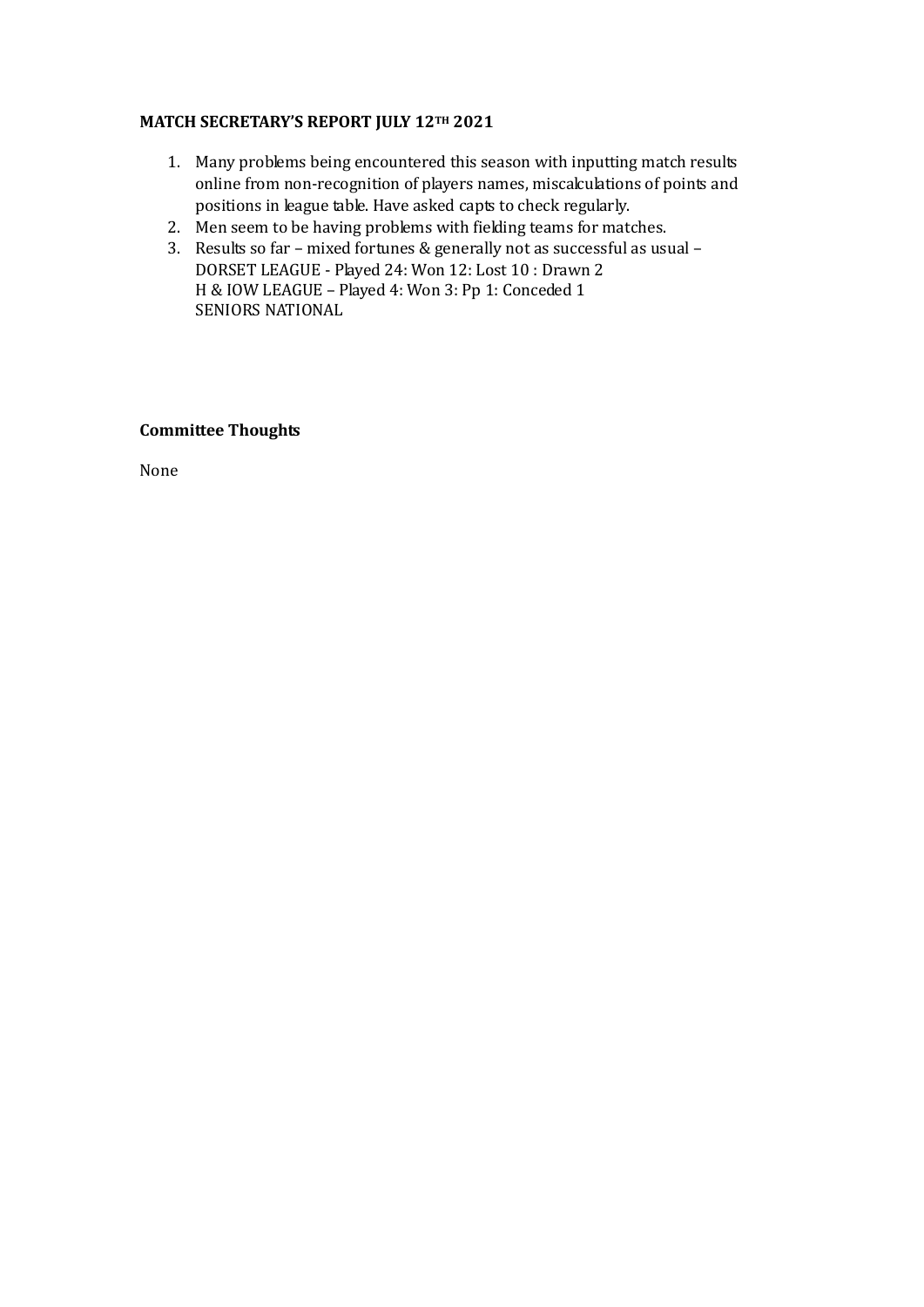### **Item 11 – MAINTENANCE & H&S REPORT**

# **Maintenance, Health & Safety Reports**

We have approached various people about being the Maintenance co-ordinator, so far without luck.

# **Committee Thoughts**

None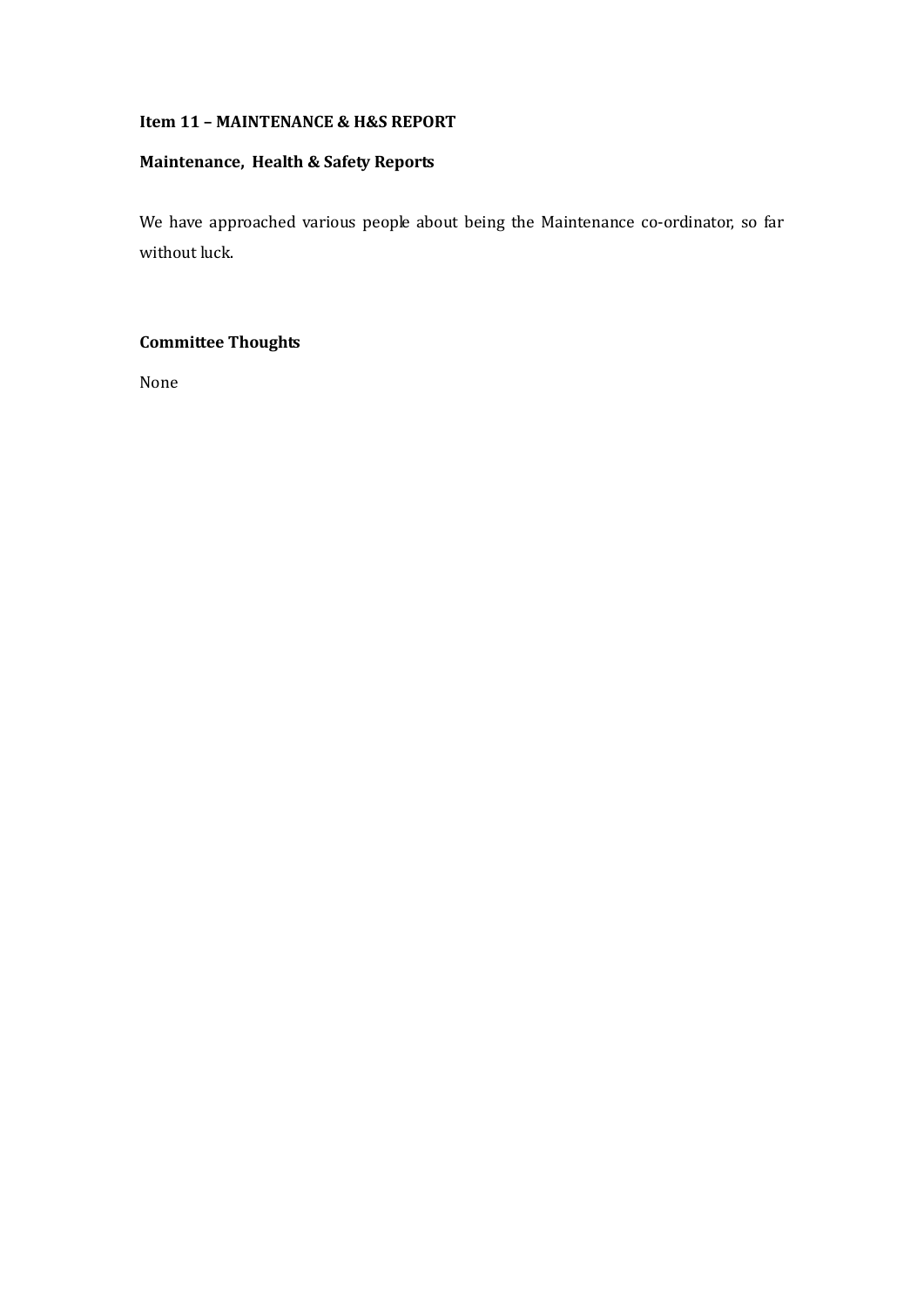## **Item 12 – SAFEGUARDING REPORT**

Online safeguarding training for committees.

AOB – Tuesday club sessions

# **Committee Thoughts**

It was agreed that everyone should take the safeguarding training – which takes 10-15 minutes online.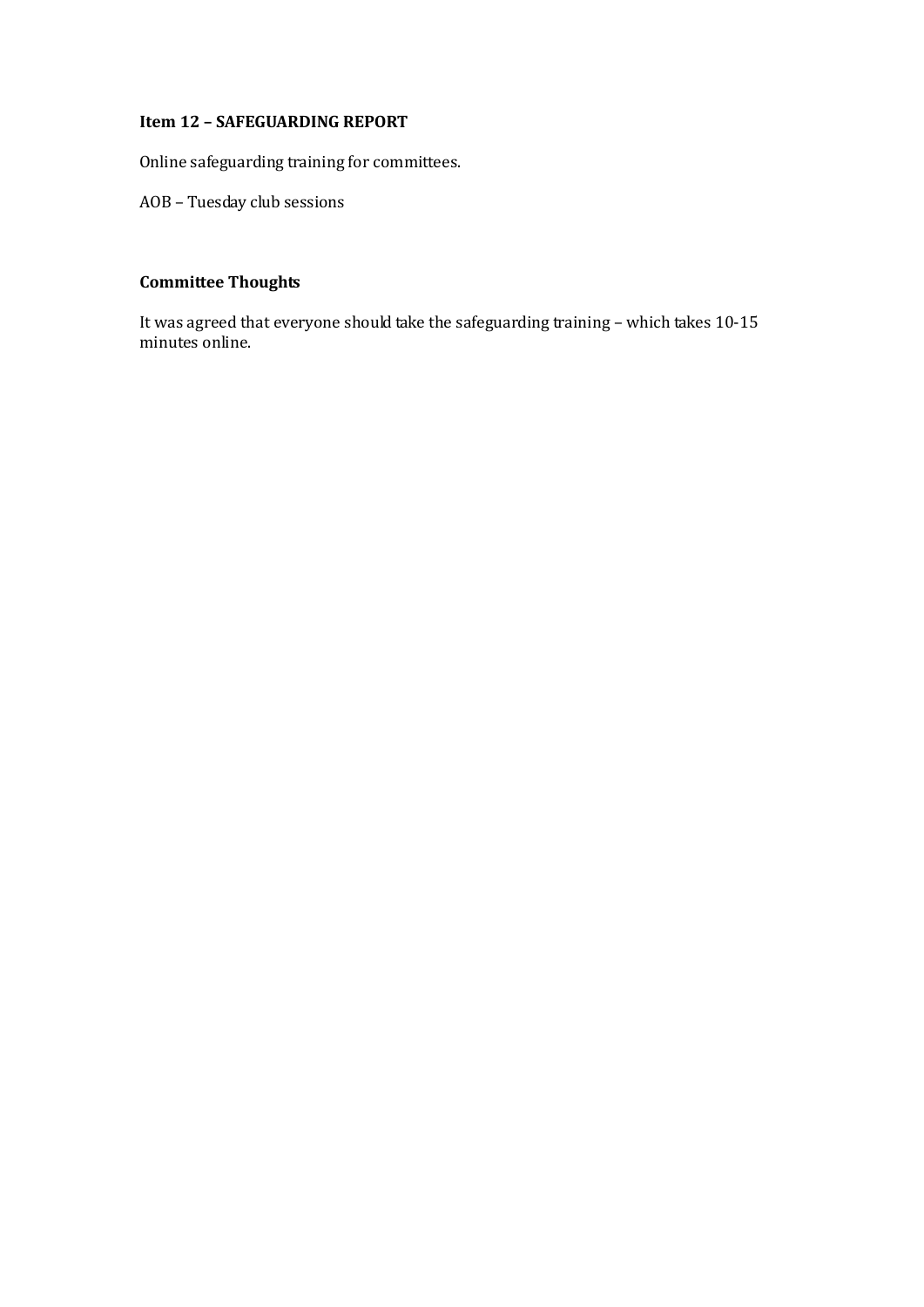# **Vice-Chairperson's Report January 2021**

No Vice-Chair's report as Amanda Nagle resigned from the committee on 6<sup>th</sup> March 2021.

# **Committee thoughts**

We need to advertise for help generally, and make people aware committee roles need filling.